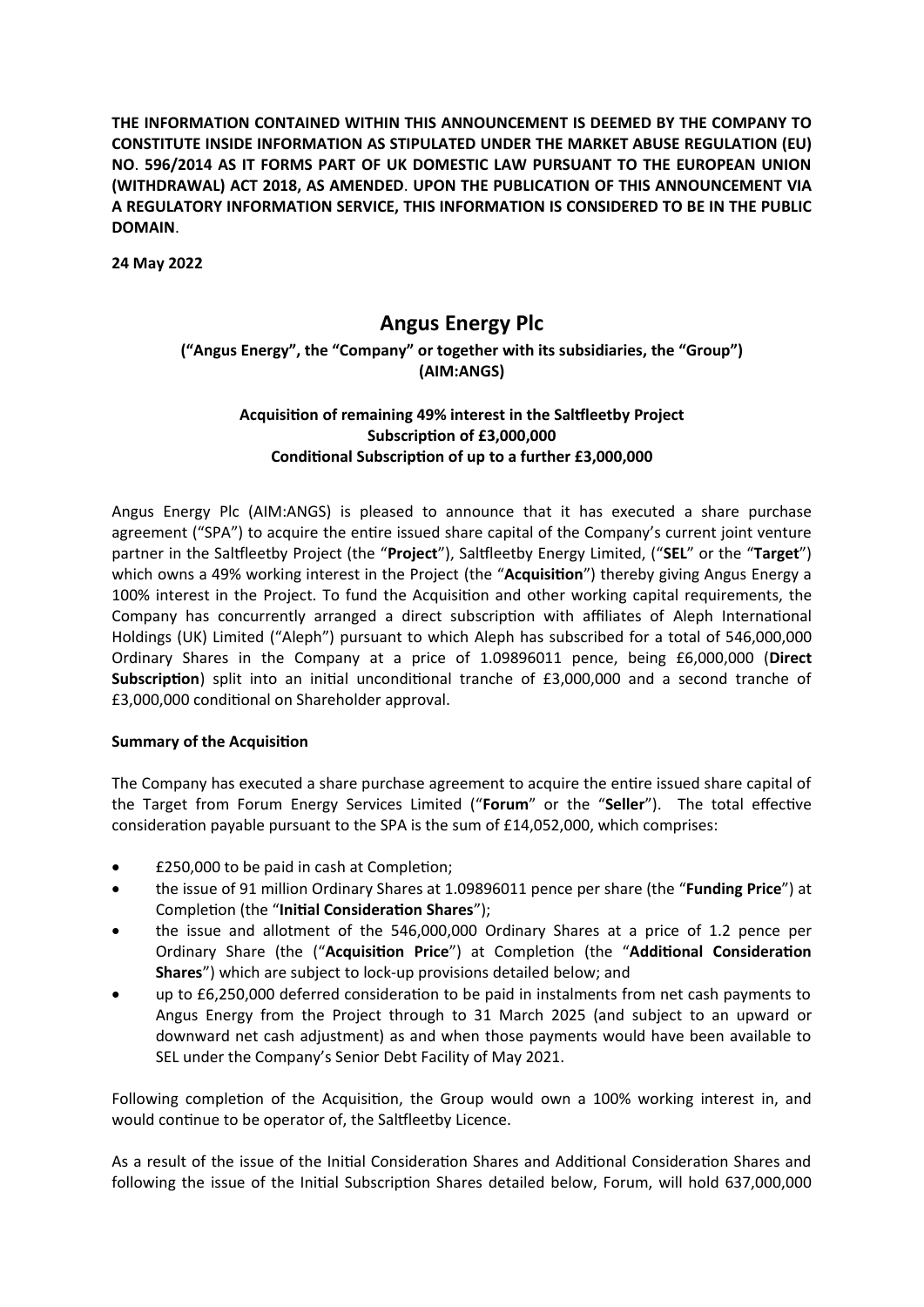Ordinary Shares in Angus representing approximately 28% of the Enlarged Issued Share Capital and just under 25% of the Enlarged Issued Share Capital following the issue of the Secondary Subscription Shares below.

Under the terms of the SPA, Forum will also have the right to appoint one director to the Board of Angus Energy which, subject to regulatory checks by the Company's Nominated Adviser, is expected to be Paul Forrest, the beneficial owner of Forum. Whilst under the terms of the Direct Subscription, for so long as Aleph holds at least 10% of the issued Ordinary Shares, it shall have the right to approve the appointment of up to two Independent Non-Executive Directors to the board of the Company (and as a member of each and any committee of the Board) who are nominated by the Company.

Further details about the Acquisition and the risks associated with the transaction are set out below.

**George Lucan, CEO, comments**: "An opportunity has arisen to consolidate our partners' 49% holding in the Saltfleetby asset for up to £14.052 million which represents a significant discount to the October 2021 P90 valuation of our own 51% interest at £25.4 million. That October 2021 CPR used an average price per therm for gas of under 70 pence over the entire life of the field whilst the Heren NBP forward price for gas is presently trading at a level which is over double that number out to 2025. In that regard we should note that over 70% of overall field revenues are unhedged.

Equally important to the Company's long-term future is to attract the support of a strategic investors in the group led by Aleph, who have shown repeated commitment to Angus and have the resources and shared ambitions to grow Angus's production in hydrocarbons and support its plans in relation to alternative and renewable energies.

Project progress at Saltfleetby is excellent with all major equipment on site, electrical and pipework tie-in underway, and select dry commissioning already begun. With a conservative estimate for wet commissioning we are confident of being able to make initial nominations, or First Gas, toward the middle of June. We aim to focus on new opportunities as soon as this milestone is achieved."

# **Summary of Conditional Subscription**

To support the Acquisition, and the Company's growth ambitions, and to manage general working capital and Saltfleetby project capital expenditure in particular, Angus is pleased to announce that it has secured a group of strategic investors with whom the Company has completed, by way of a direct subscription, a conditional issue of 546,000,000 new Ordinary Shares (the "Subscription **Shares**") at 1.09896011 pence per share to raise £6,000,000 with a group of family offices and private investors led by Aleph (the "Direct Subscription"). Certain affiliates of Aleph are currently part of the lender group that, along with Mercuria Energy Trading Limited, has provided total debt of £12,000,000 to Angus Energy and SEL to fund development of Saltfleetby (see RNS of 13 May 2021).

The Subscription Shares carry in aggregate rights to a further 173,100,000 shares in the Company by way of the issue of warrants, which can be exercised at any time within the next 5 years at a price of 1.09896011 pence per share.

Due to the limitations of the Company's headroom, 273,000,000 Ordinary shares (the "Initial **Subscription Shares")** are being issued and allotted today for £3,000,000, with the remaining 273,000,000 ordinary shares (the "Secondary Subscription Shares") being issued and allotted for £3,000,000 subject to shareholder approval at the next general meeting of the Company (the "GM") together with all of the warrants (being 86,550,000 warrants in respect of the Initial Subscription Shares and 86,550,000 in respect of the Secondary Subscription Shares). The GM is expected to be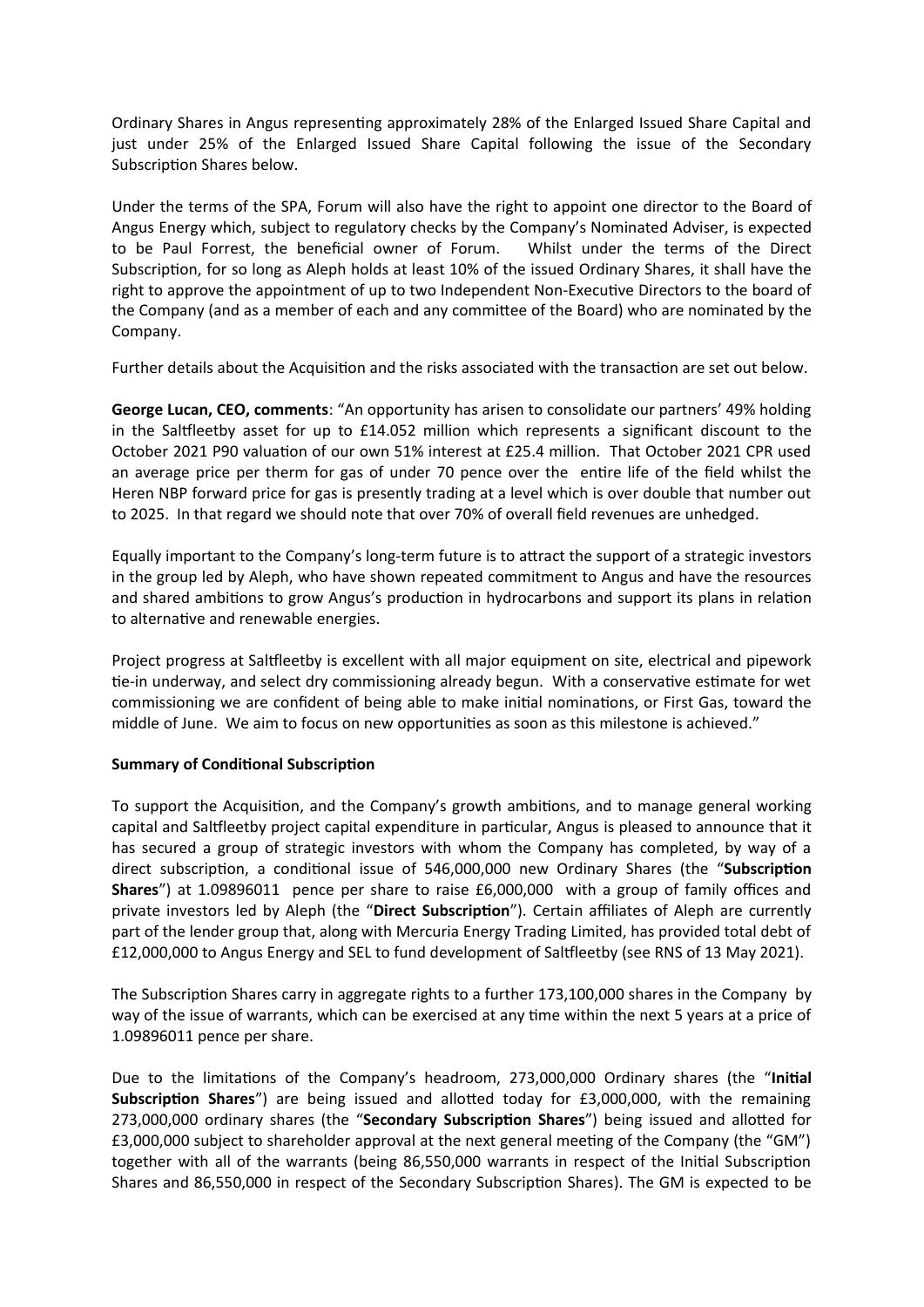held on 15 June 2022. A further announcement will be made when the Shareholder Circular is sent to Shareholders to convene the GM.

The Funding Price represents a discount of approximately 14% per cent. to the Closing Price of 1.28 pence per Ordinary Share on 23 May 2022, being the latest practicable business day prior to the publication of this Announcement.

The Acquisition Price represents a discount of approximately 6% per cent. to the Closing Price of 1.28 pence per Ordinary Share on 23 May 2022, being the latest practicable business day prior to the publication of this Announcement.

#### **Lender Shares**

Further to the announcement made by RNS on 3 June 2021, 5,000,000 Lender Shares are to be issued and allotted in lieu of a cash facility fee pursuant to the Company's Saltfleetby Loan Development Facility to the Lenders or their representatives at or around the first anniversary of the Loan Completion.

#### **Admission to trading**

Application will be made to the London Stock Exchange for Admission of the Initial Consideration Shares, Additional Consideration Shares, Initial Subscription Shares and Lender Shares (together the "New Shares"). It is expected that admission will become effective and dealings in the New Shares will commence at 8.00 a.m. on or around 27 May 2022 ("Admission").

Following the issue of the New Shares, the Company will have 2,283,650,514 Ordinary Shares in issue (the "Enlarged Issued Share Capital"), each share carrying the right to one vote. The Company does not hold any Ordinary Shares in treasury. The above figure of 2,283,650,514 Ordinary Shares may be used by shareholders in the Company as the denominator for the calculations by which they will determine if they are required to notify their interest in, or a change to their interest in, the share capital of the Company under the Financial Conduct Authority's Disclosure Guidance and Transparency Rules.

## **FULL DETAILS OF THE ACQUISITION AND SUBSCRIPTION ARE SET OUT BELOW**

For further information on the Company, please visit www.angusenergy.co.uk or contact:

| <b>Enquiries:</b>                       |                           |
|-----------------------------------------|---------------------------|
| <b>Angus Energy Plc</b>                 | www.angusenergy.co.uk     |
| George Lucan                            | Tel: +44 (0) 208 899 6380 |
| <b>Beaumont Cornish Limited (Nomad)</b> | www.beaumontcornish.com   |
| James Biddle / Roland Cornish           | Tel: +44 (0) 207 628 3396 |
| <b>WH Ireland Limited (Broker)</b>      |                           |
| Katy Mitchell / Harry Ansell            | Tel: +44 (0) 207 220 1666 |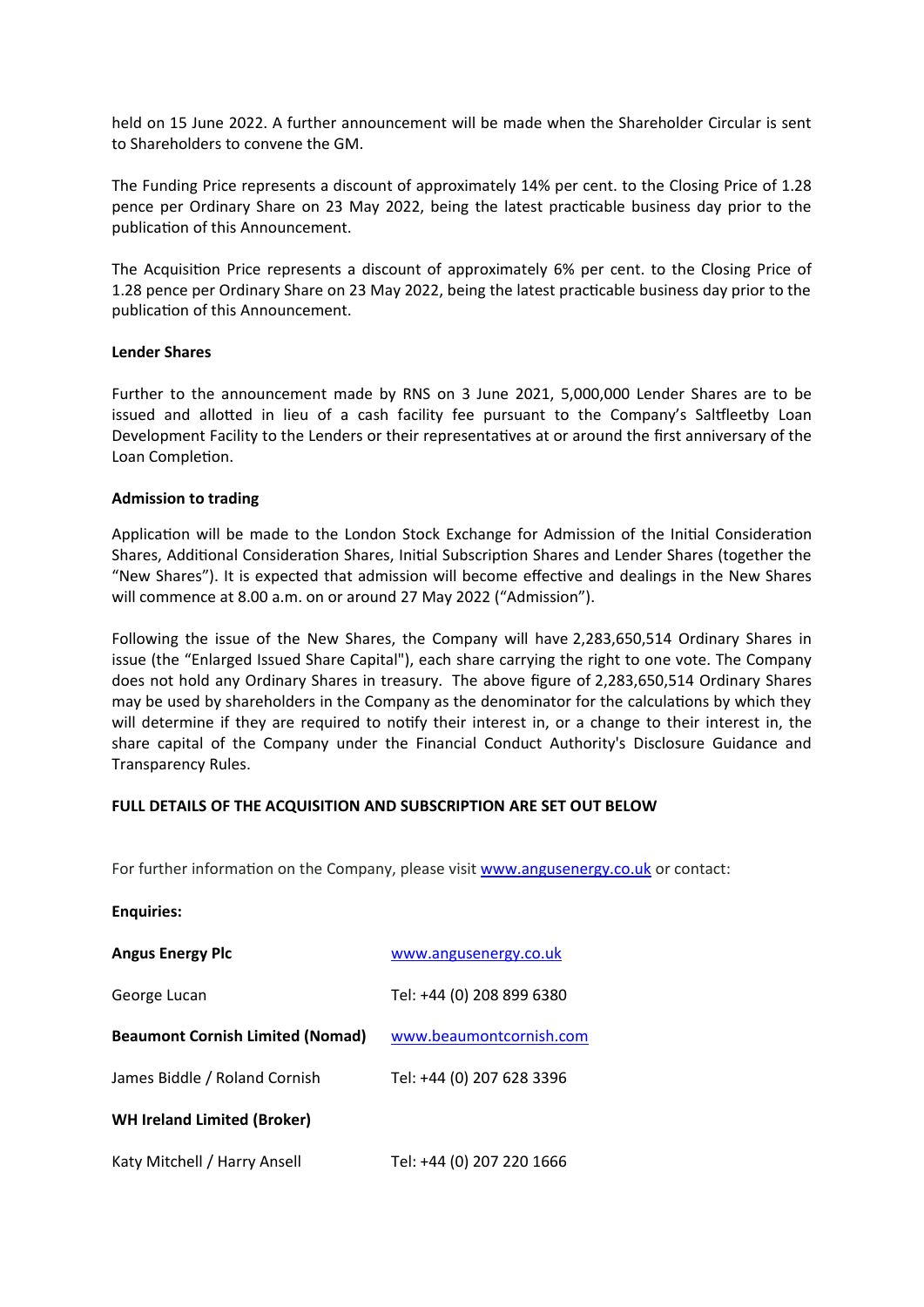| <b>Flagstaff PR/IR</b>       | angus@flagstaffcomms.com  |
|------------------------------|---------------------------|
| Tim Thompson / Fergus Mellon | Tel: +44 (0) 207 129 1474 |
| <b>Aleph Commodities</b>     | info@alephcommodities.com |

# **Further details of the Acquisition**

The Company has executed an SPA with Forum, SEL and Paul Forrest, as the legal and beneficial owner of Forum, pursuant to which, the Company intends to acquire the entire issued share capital of the Target and accordingly, following completion of the Acquisition, the Group would own a 100% working interest. Pursuant to the SPA, completion of the Acquisition remains subject solely to application for admission of the New Shares to trading on AIM which is expected to occur later today with Admission expected to occur on 27 May 2022 ("**Completion**").

The effective aggregate consideration payable pursuant to the SPA is the sum of £14,052,000, which comprises:

- £250,000 to be paid in cash on Completion;
- the issue and allotment of 91 million Ordinary Shares at 1.09896 pence per share at Completion:
- the issue and allotment of the 546,000,000 Ordinary Shares at a price of 1.2 pence per Ordinary Share (the "Consideration Shares") at Completion; and
- up to £6,250,000 deferred consideration to be paid in instalments from net cash payments to Angus from the Project through to 31 March 2025 (and subject to an upward or downward net cash adjustment) as and when those payments would have been available to SEL under the Company's Senior Debt Facility of May 2021 and the Joint Operating Agreement of the PEDL005 Licence.

The Company has also agreed to assume a debt of £1,400,000 owed by the seller to the Target which is expected to result in £nil cash outflow to Angus.

SEL is being acquired on a £nil net cash/ debt basis. A closing statement is issued detailing creditors and debtors of the Company and any deviation from which results in positive or negative adjustments to the quantum of deferred consideration of £6,250,000.

The Initial Consideration Shares and Additional Consideration Shares are to be issued on the day prior to Admission. The 91 million Initial Consideration Shares can be disposed of immediately but Forum has undertaken not to dispose of any Additional Consideration Shares for the first 3 months from the date of Acquisition and not to dispose of more than 25% of the 546,000,000 Additional Consideration Shares in each 3-month period thereafter.

Each of the Company and the Seller have given customary warranties to the other.

The obligations of the Seller under the SPA are guaranteed by its shareholder although this guarantee is limited to facts known, given reasonable enquiries, at the date of disposal and is further limited to a term of one year.

Pursuant to the SPA, Forum Energy Services Limited will be entitled to appoint and maintain in office a director of the Company. Further details of any such appointment shall be announced in due course, assuming that the Acquisition is completed.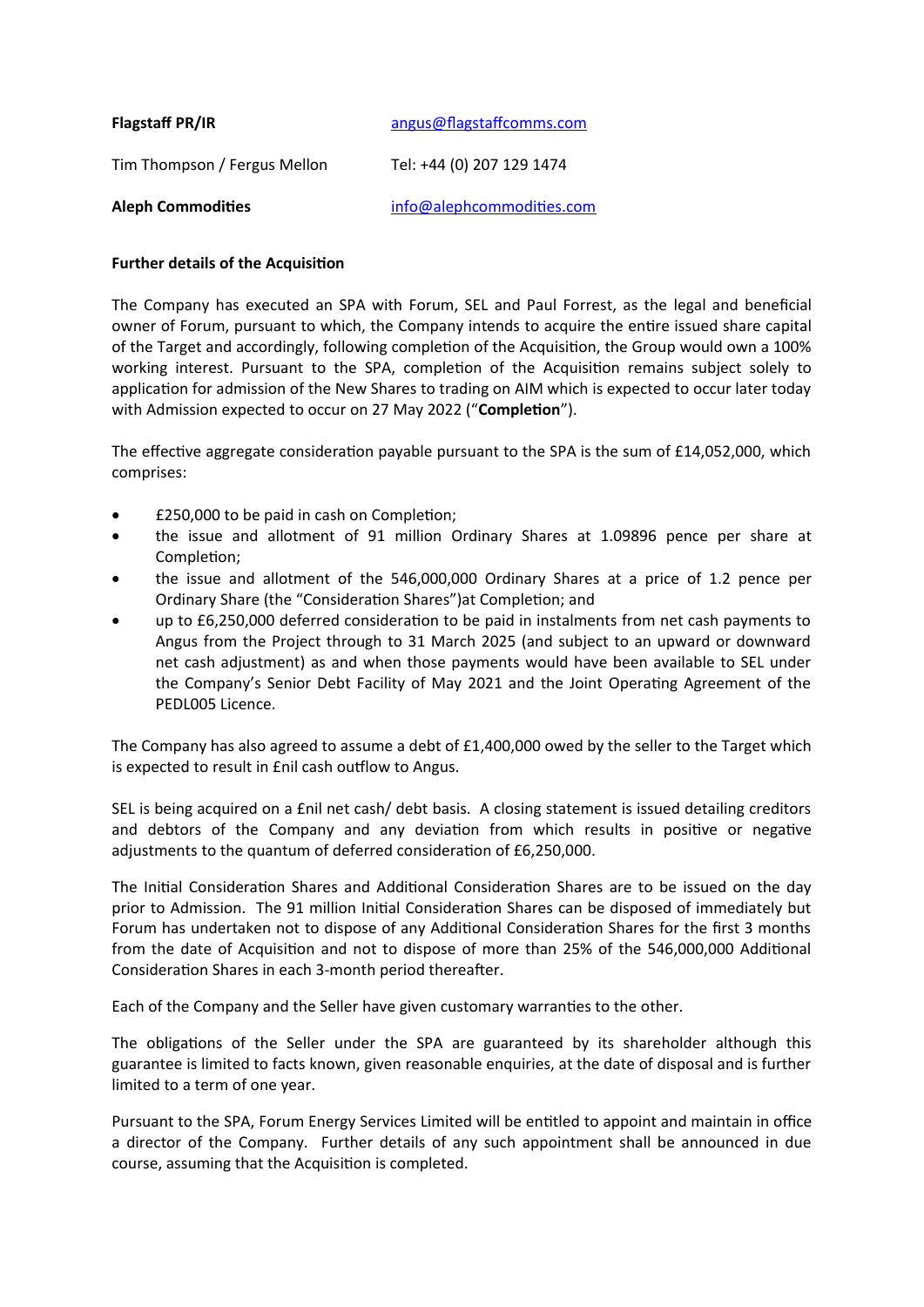### **Regulatory Consents and Other Legislation**

The North Sea Transition Authority ("NSTA") (formerly Oil & Gas Authority) must approve all UK oil and gas licence transfers none of which are contemplated here. NSTA also have authority to overturn corporate transactions, or revoke licences, involving licensees where they believe that the transfer may "*prejudiced that licensee's ability to meet its [Licence] Commitment" whether on "technical or financial" grounds.*

No consent is required for these corporate transactions but a formal comfort letter, itself limited, may be applied for. Given the present advised timing of such an application, the Company has instead written to NSTA explaining its reasons for believing that the transaction will not prejudice SEL's ability to fulfil its licence commitments and this substantial equity raise is part of the assurance of the same.

Given Angus' existing technical resources and much increased financial resources, the Directors believe the risk of any direction by NSTA to be extremely low nevertheless the potential exists that without a formal comfort letter, NSTA can overturn the transaction set out in this announcement. The SPA with Forum contains an alternative arrangement involving the issue of notes by SEL giving rights to all Field income after loan and hedging costs which arrangement may be further modified by mutual consent to meet the requirements of the NSTA as to the Licensing system.

In addition, SEL was also a "qualifying entity" under the new National Security and Investment Act 2021 solely by virtue of its holding of a site-specific OFGEM gas transporter licence. Notification has been made to the National Security Unit at BEIS to obtain approval but, as a contingency, SEL has also lodged a unilateral transporter licence relinquishment letter in escrow, such that it may cease to be a qualifying entity if the transaction is challenged. The Directors do not believe that the transaction should be challenged on national security grounds.

## **Schedule Four disclosures**

In the year to 31 May 2021 SEL reported losses of £0.333 million and had net assets of £12.453 million.

In the Company's annual accounts to 30 September 2021, Angus Energy's recognised 100% of the liabilities of the Debt Facility and Derivative Liability relating to the Saltfleetby Field, thereby reporting liabilities of £12 million owed under the Debt Facility and a Derivative Liability of £25.770 million. Angus Energy recognised a debtor of £3.240 million and £12.627 million in respect of these last two amounts, thereby accounting for SEL's 49% interest. Following completion of the Acquisition, Angus Energy will recognise 100% of the Project revenues, costs and liabilities with no farmee interest represented.

## **Use of Proceeds**

The Company has undertaken the Direct Subscription of £6 million to progress its corporate and operational strategy and the net proceeds will therefore be applied as follows:

Of the Initial Subscription Shares:

- $\circ$  £0.25m in respect of payment of the initial cash consideration in respect of the Acquisition;
- o £0.75m to meet the budget overspend in respect of the Saltfleetby Project;
- $\circ$  Transaction costs legal and advisory of £0.5m; and
- $\circ$  Working capital and future acquisition finance of £1.50m.

Of the Secondary Subscription Shares: